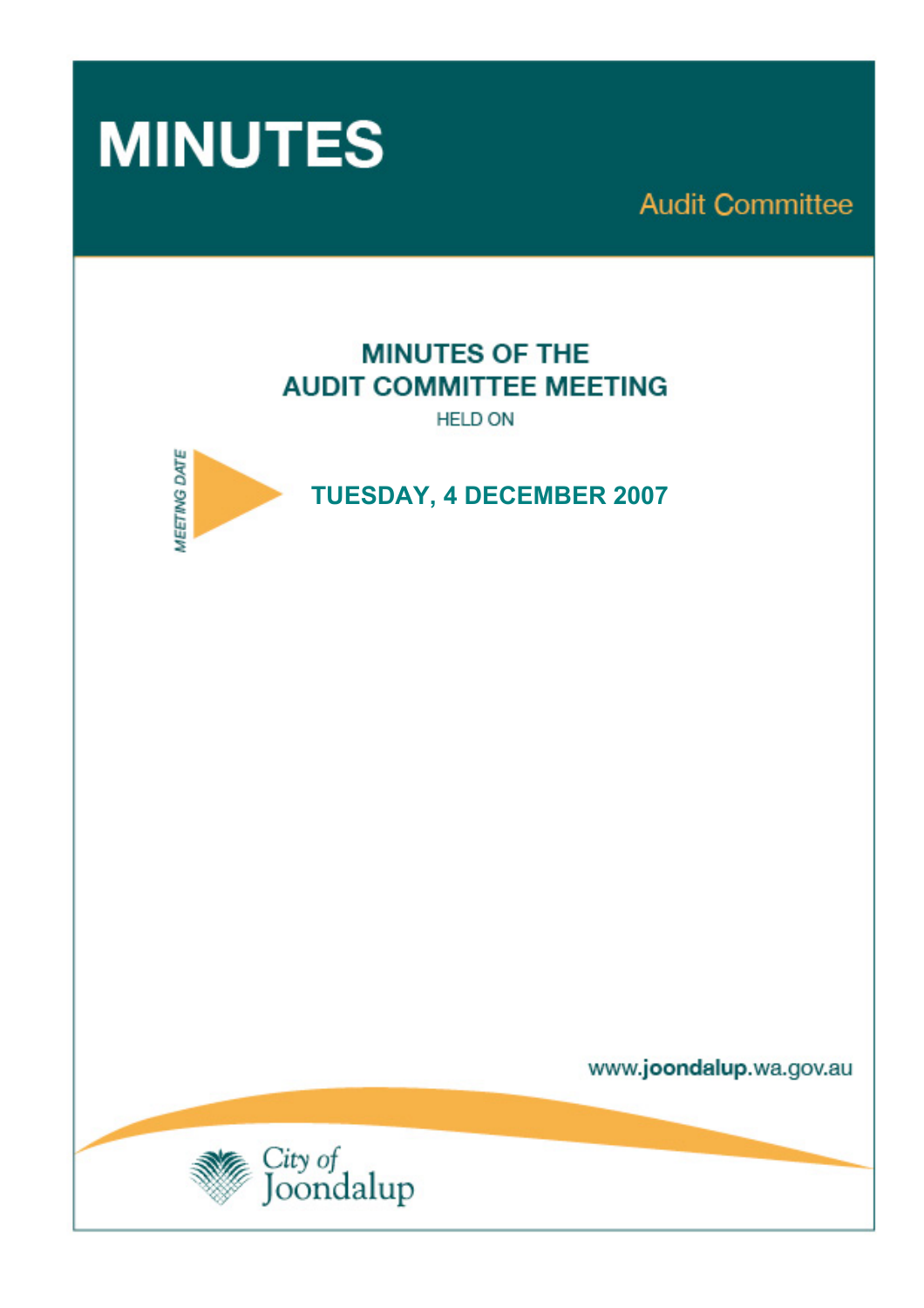# **CITY OF JOONDALUP**

# **MINUTES OF THE AUDIT COMMITTEE MEETING HELD IN CONFERENCE ROOM 2, JOONDALUP CIVIC CENTRE, BOAS AVENUE, JOONDALUP ON TUESDAY, 4 DECEMBER 2007**

# **ATTENDANCE**

#### **Committee Members:**

Cr Tom McLean *Presiding Person* North Ward Cr Marie Macdonald *Deputy Presiding Person* Central Ward Mayor Troy Pickard<br>Cr Albert Jacob Cr Fiona Diaz **South Ward** South Ward

North-Central Ward

# **Officers:**

| Mr Garry Hunt     | Chief Executive Officer from        | from 1717 hrs |
|-------------------|-------------------------------------|---------------|
| Mr Mike Tidy      | <b>Director Corporate Services</b>  |               |
| Ms Janet Harrison | Administrative Services Coordinator |               |

## **DECLARATION OF OPENING**

The Presiding Person declared the meeting open at 1716 hrs

#### **APOLOGIES/LEAVE OF ABSENCE**

Nil

*The Chief Executive Officer entered the Room at 1717 hrs.* 

#### **CONFIRMATION OF MINUTES**

# MINUTES OF THE AUDIT COMMITTEE MEETING HELD ON 20 NOVEMBER 2007

**MOVED Cr Jacob SECONDED Mayor Pickard that the minutes of the meeting of the Audit Committee held on 20 November 2007 be confirmed as a true and correct record.** 

# The Motion was Put and **CARRIED** (5/0)

**In favour of the motion:** Mayor Pickard, Crs Diaz, Jacob, Macdonald and McLean

#### **ANNOUNCEMENTS BY THE PRESIDING PERSON WITHOUT DISCUSSION**

Nil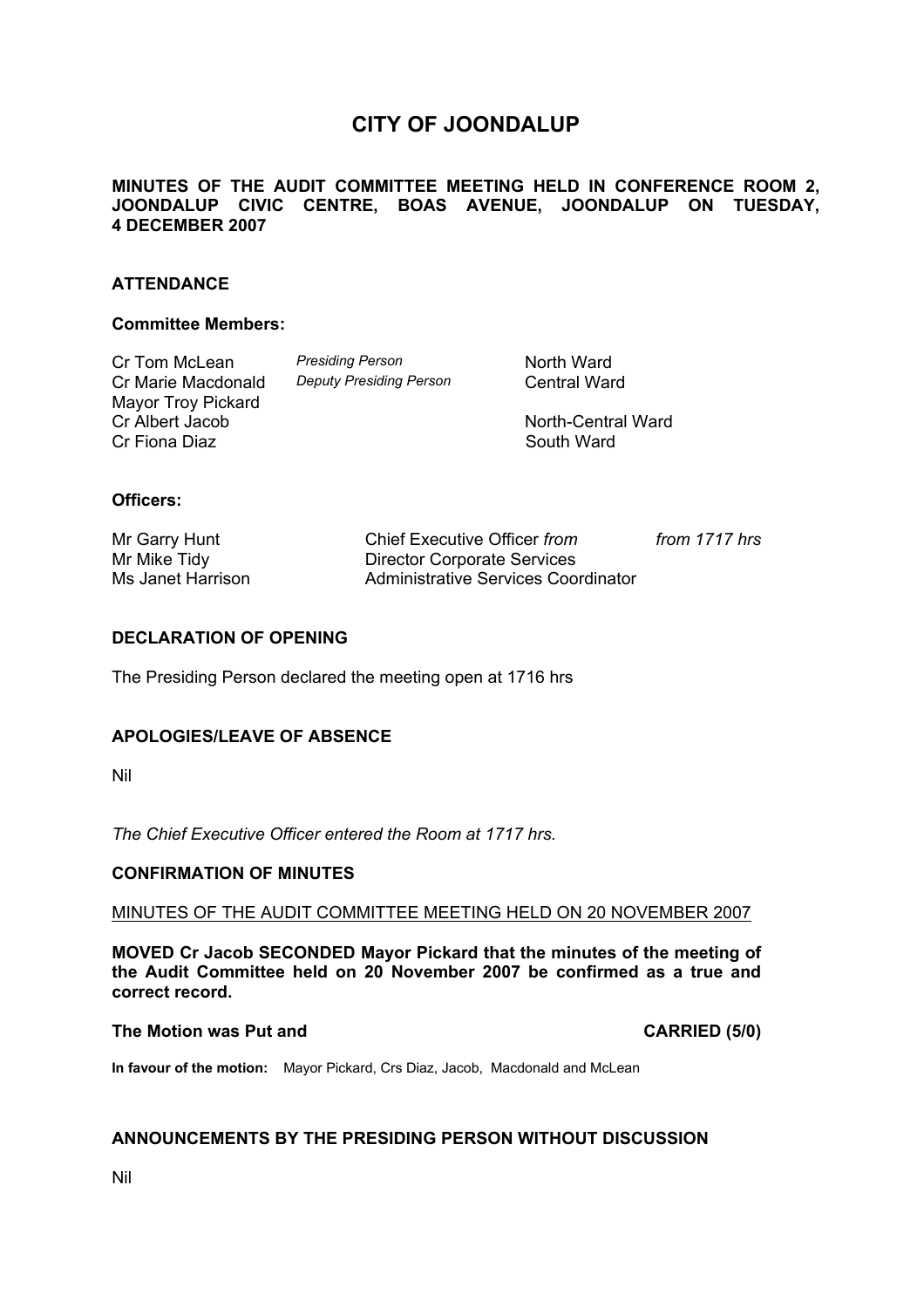# **DECLARATIONS OF INTEREST**

## **Disclosure of Financial Interests**

 *A declaration under this section requires that the nature of the interest must be disclosed. Consequently a member who has made a declaration must not preside,*  participate in, or be present during any discussion or decision-making procedure *relating to the matter the subject of the declaration. An employee is required to disclose their financial interest and if required to do so by the Council must disclose the extent of the interest. Employees are required to disclose their financial interests where they are required to present verbal or written reports to the Council. Employees are able to continue to provide advice to the Council in the decision making process if they have disclosed their interest.* 

## **Disclosure of interest affecting impartiality**

 *Elected Members and staff are required under the Code of Conduct, in addition to declaring any financial interest, to declare any interest that may affect their impartiality in considering a matter. This declaration does not restrict any right to participate in or be present during the decision-making process. The Elected Member/employee is also encouraged to disclose the nature of the interest.* 

| <b>Name/Position</b>      | <b>Mr Garry Hunt, Chief Executive Officer</b>           |
|---------------------------|---------------------------------------------------------|
| <b>Item No/Subject</b>    | Item 2 - Quarterly Report - Corporate Credit Card Usage |
| <b>Nature of interest</b> | Interest that may affect impartiality                   |
| <b>Extent of interest</b> | The CEO is the card holder                              |

# **IDENTIFICATION OF MATTERS FOR WHICH THE MEETING MAY SIT BEHIND CLOSED DOORS**

Nil

# **PETITIONS AND DEPUTATIONS**

Nil

**REPORTS** 

# **ITEM 1 APPOINTMENT OF EXTERNAL MEMBER OF AUDIT COMMITTEE - [50068]**

**WARD:** All

**RESPONSIBLE** Mr Mike Tidy **DIRECTOR:** Corporate Services

#### **PURPOSE**

For the Committee to consider the appointment of an external member to the Audit **Committee.**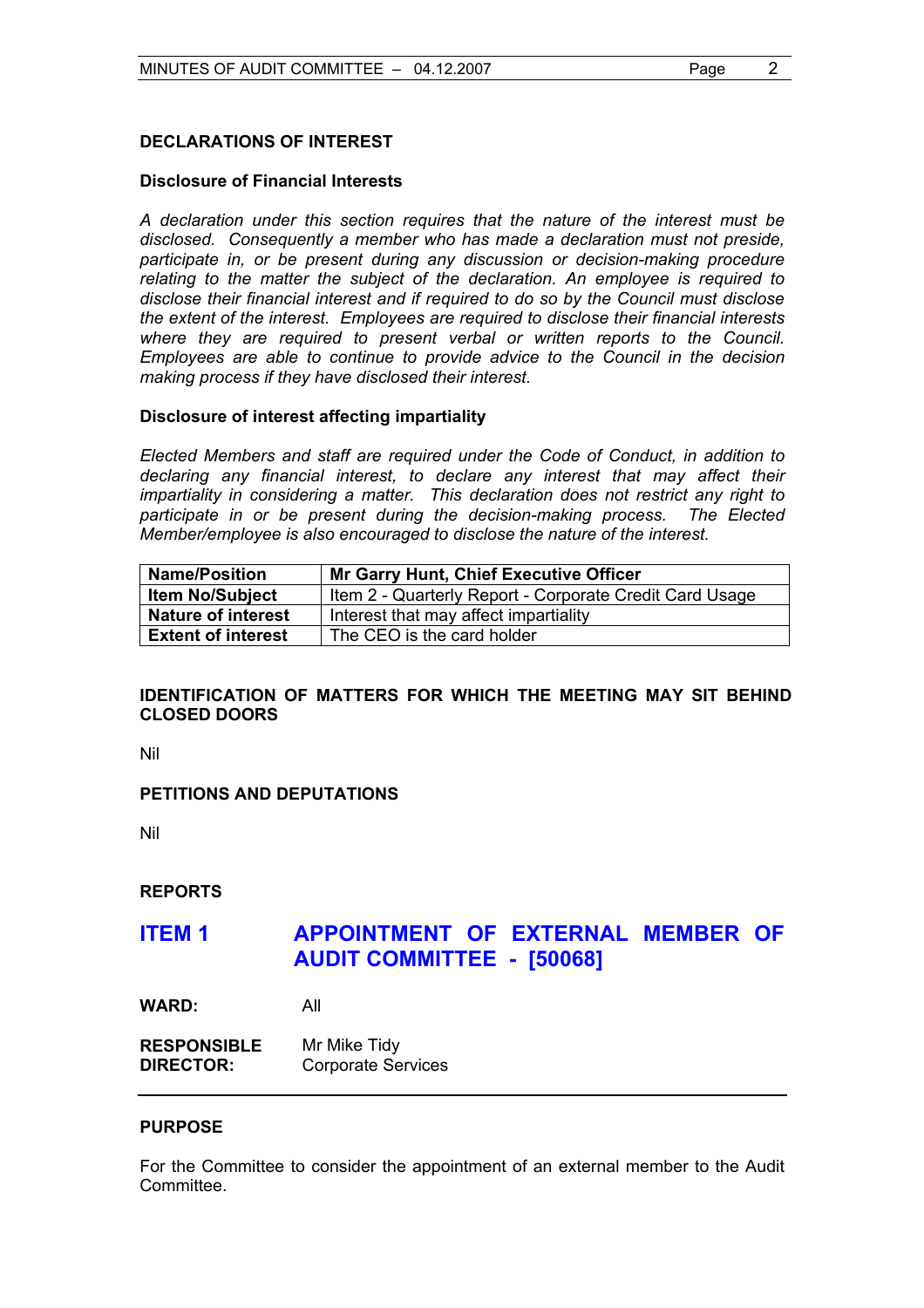# **EXECUTIVE SUMMARY**

The Terms of Reference of the Audit Committee provide for an external member, i.e. not a Council member or staff member, to be appointed to the Audit Committee. An invitation to express an interest in becoming an external member of the Audit Committee was advertised in October 2007 in both the Joondalup and Wanneroo Times and resulted in three responses being received. All the respondents reside in the City of Joondalup.

*It is recommended that Council APPOINTS one of the respondents as an external member to the Audit Committee.* 

# **BACKGROUND**

The City of Joondalup's Audit Committee Charter provides in Section 4 for dealing with Membership for the appointment of one representative to the Audit Committee who is external to the operations of the City of Joondalup. In August 2006 Council amended the Audit Committee Charter in relation to the external member representative to include a new clause 4.7

*"When appointing the external member to the Audit Committee as detailed within the Audit Charter, the Council may prefer to appoint a person who is enrolled to vote in the elections for the City of Joondalup in accordance with the provisions of the Local Government Act, 1995".* 

In September 2006 the position of external member on the Audit Committee was advertised in the West Australian with expressions of interest sought from suitably qualified and experienced persons. One response was received from a person who did not reside in the City of Joondalup and had no entitlement to vote in the elections for the City.

It was therefore recommended that the application be declined and that the City readvertise in the local press to directly target City of Joondalup residents.

Council at its meeting of 27 March 2007 (CJ043-03/07 - Minutes of Audit Committee Meeting held on 6 March 2007) resolved as follows –

*"That the City READVERTISES for an external member representative on the Audit Committee for the term October 2007 to October 2009 in the Joondalup and Wanneroo Times only."*

Advertisements were placed in the Wanneroo and Joondalup Times on 30 October 2007 and 1 November 2007 respectively, seeking expressions of interest from suitably qualified persons to become an external member of the Audit Committee. Three responses were received. Copies of those responses are included as Attachment 2.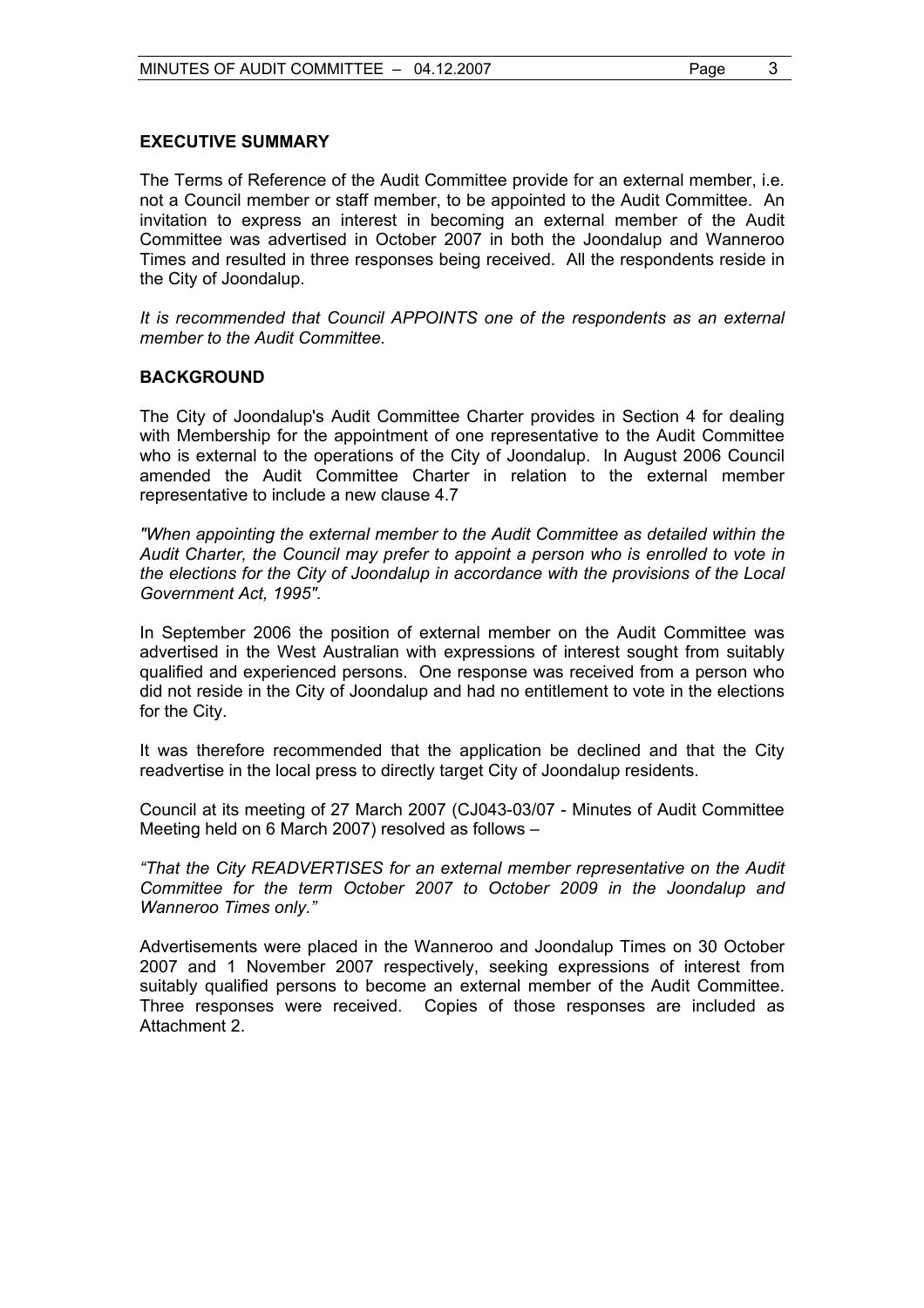# **DETAILS**

#### **Issues and options considered:**

Interested persons were requested to forward information by close of business 16 November 2007. One respondent's details were not received until 20 November 2007 although it is recommended that this should not exclude him from being considered as the external member of the Audit Committee.

All three respondents are either a member of Certified Practicing Accountants (CPA) Australia or Institute of Chartered Accountants Australia and have backgrounds in business and financial management and reporting.

The inclusion of a new clause 4.7 as set out in the background above reflects the Council's preference for a person who resides within the City of Joondalup to be the external member of the Audit Committee. All three respondents are residents of the City of Joondalup.

It is therefore recommended that one of the respondents be appointed as the external member of the Audit Committee, the appointment being for the term ending October 2009.

A summary of the information provided by each respondent is included as Attachment 1.

## **Link to Strategic Plan:**

- 4.2.1 Provide efficient and effective service delivery
- 4.3.3 Provide fair and transparent decision making processes.

# **Legislation – Statutory Provisions:**

Section 5.8 of the Local Government Act 1995 provides for a local government to establish a committee to assist Council.

Division 7.1A of Part 7 of the Local Government Act 1995 deals with the establishment, membership, decision-making and duties that a local government can delegate to an Audit Committee.

The Local Government (Audit) Regulations 1996 also includes provisions, which deal with the functions of an Audit Committee.

#### **Risk Management considerations:**

The Audit Committee is an important element of risk management and a contributor to the mitigation of risk. It plays a significant oversight role. Having an external member on that Committee adds an additional element to that oversight role by bringing a focus that is not influenced by other issues before Council. It offers the opportunity for input from a fresh perspective.

# **Financial/Budget Implications:**

Not Applicable.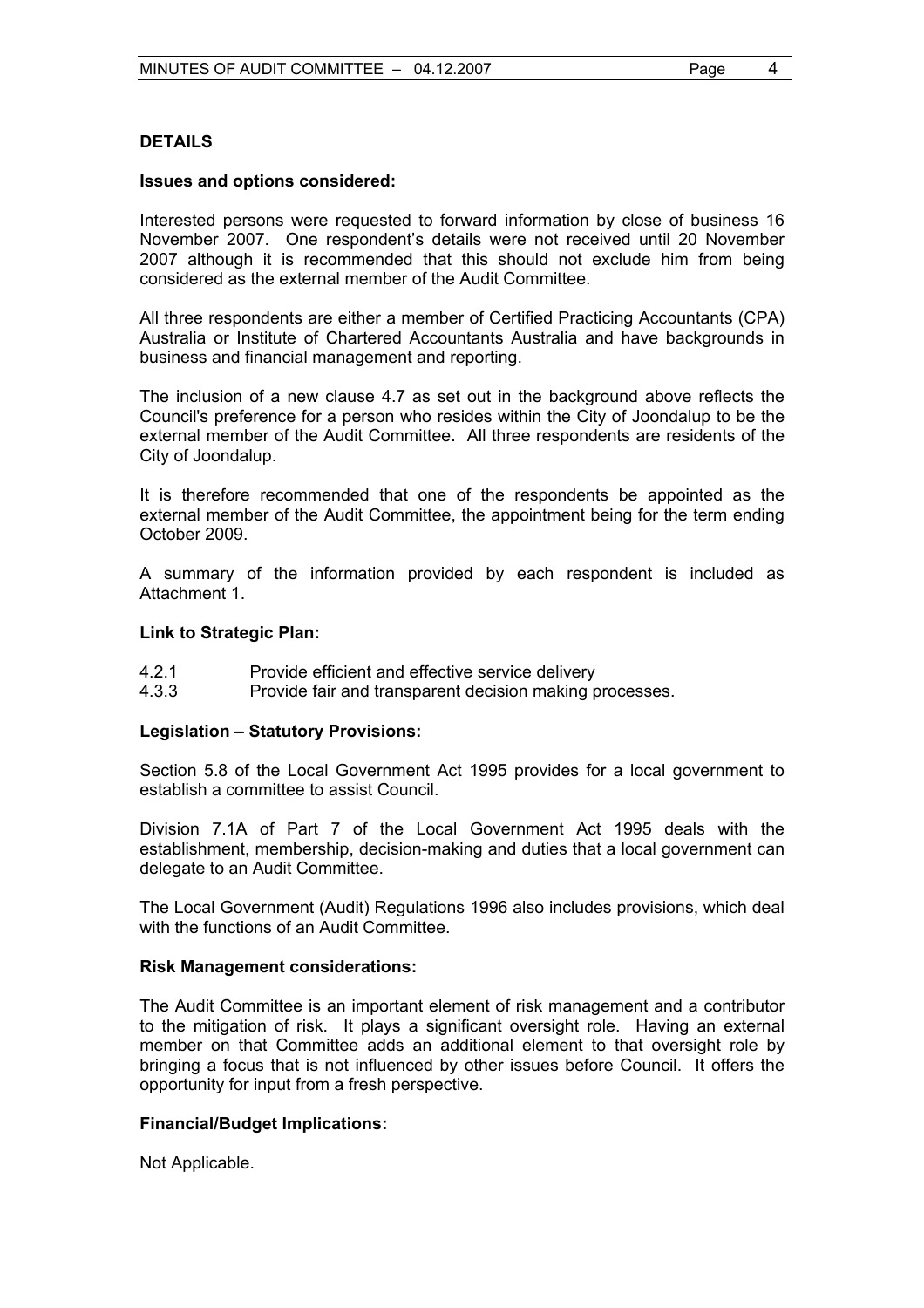#### **Policy Implications:**

Although not strictly speaking a policy, there is an Audit Committee Charter, which makes provision for the objectives, functions and operation of the Audit Committee. Section 4 of the Charter sets out provisions in relation to membership and that includes clauses making provision for the appointment of an external member to the Audit Committee.

#### **Regional Significance:**

Not Applicable.

#### **Sustainability Implications:**

The Audit Committee plays a role in providing financial oversight of the City's activities and thereby helps to securing the long-term financial sustainability of the City.

#### **Consultation:**

Not Applicable.

#### **COMMENT**

Advertising in the local press has been successful in attracting City of Joondalup residents, as all three respondents to the advertisement live within the City. From the information supplied by the three respondents they each have qualifications, skills and experience that make them worthy of consideration for the role of external member of the Audit Committee.

#### **ATTACHMENTS**

| Attachment 1 | Summary of responses                                            |
|--------------|-----------------------------------------------------------------|
| Attachment 2 | Responses to request for expression of interest for an external |
|              | member on the Audit Committee                                   |
| Attachment 3 | <b>Audit Committee Charter</b>                                  |

## **VOTING REQUIREMENTS**

Simple Majority

### **OFFICER'S RECOMMENDATION**

That the Audit Committee GIVES consideration to appointing an external member to the Committee and RECOMMENDS that Council APPOINTS the Committee's preferred applicant.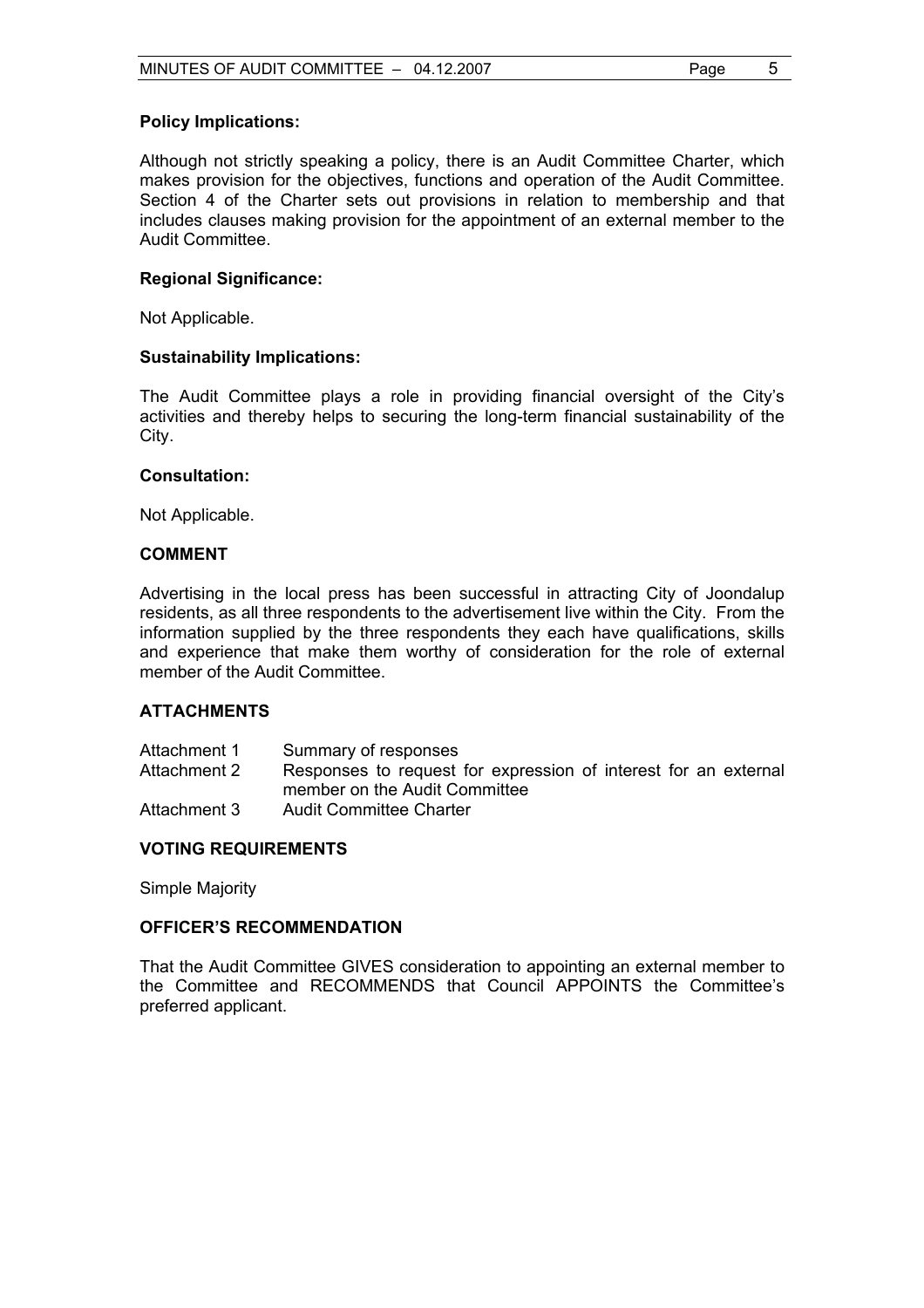The Committee gave consideration to the applications received for external member to the Audit Committee.

**MOVED Cr Jacob SECONDED Cr McLean that the Audit Committee RECOMMENDS that Council appoints Mr Peter Smith as the designated external member of the Audit Committee for the period to October 2009, subject to a reference check and an interview being conducted with Mr Smith at a date and time to be determined by the Presiding Person of the Audit Committee.** 

#### **The Motion was Put and CARRIED (5/0)**

**In favour of the motion:** Mayor Pickard, Crs Diaz, Jacob, Macdonald and McLean

The Committee then gave consideration to the composition of the interview panel.

**MOVED Mayor Pickard SECONDED Cr Macdonald that the Presiding Person and the Chief Executive Officer conduct the interview with the preferred candidate, Mr Peter Smith, following reference checking being undertaken.** 

#### The Motion was Put and **CARRIED** (5/0)

**In favour of the motion:** Mayor Pickard, Crs Diaz, Jacob, Macdonald and McLean

# **ITEM 2 QUARTERLY REPORT - CORPORATE CREDIT CARD USAGE - [09882] [18049]**

**WARD:** All

**RESPONSIBLE** Mr Mike Tidy **DIRECTOR:** Corporate Services

### **PURPOSE**

The purpose of this report is to provide the Audit Committee with details of the corporate credit card usage of the CEO for the quarter ended 30 September 2007.

#### **EXECUTIVE SUMMARY**

The report of the CEO's credit card usage for the quarter ended 30 September 2007 is attached.

It is recommended that the Audit Committee *NOTES the report on the corporate credit card usage of the CEO for the quarter ended 30 September 2007 forming Attachment 1 to this Report.*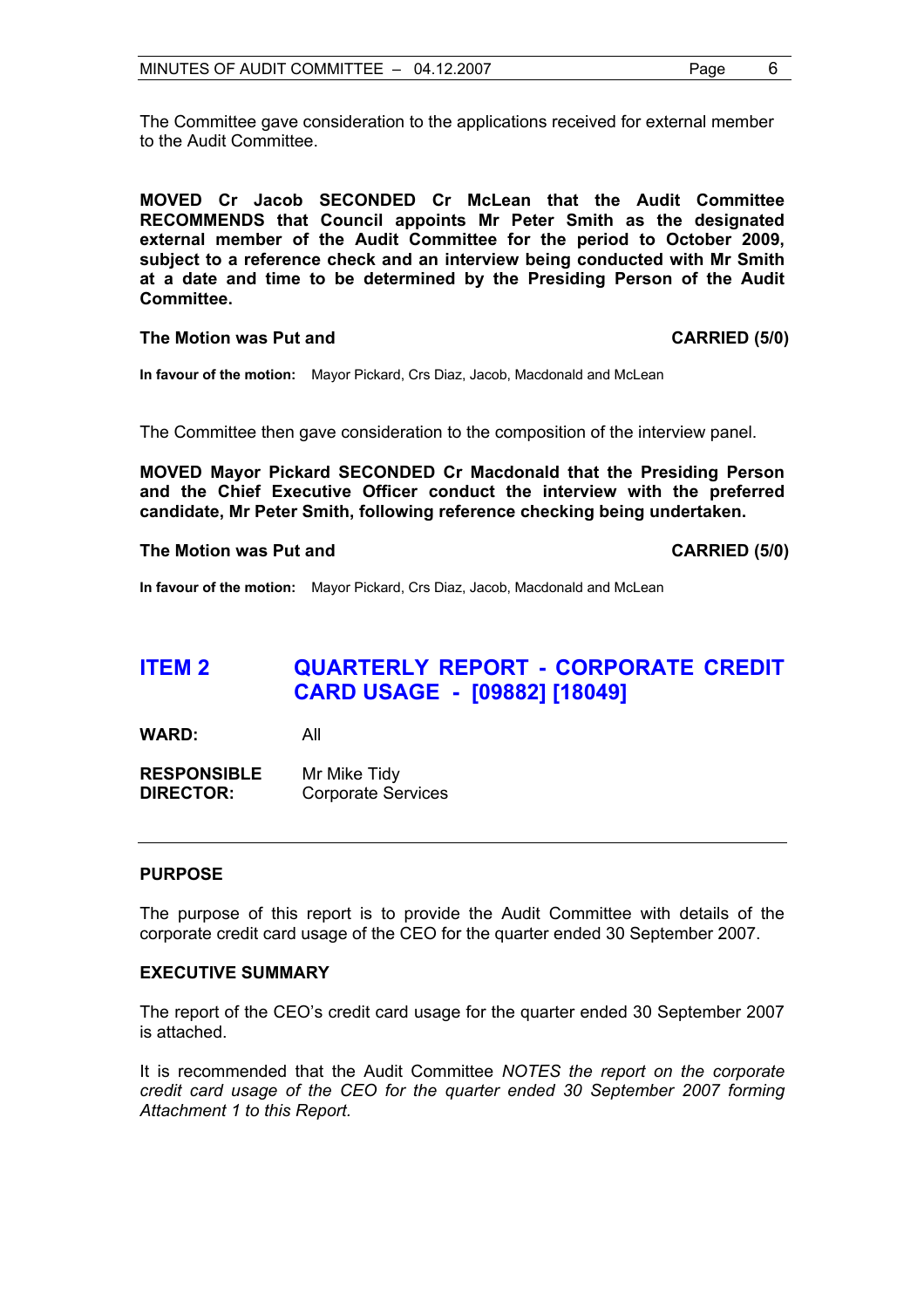## **BACKGROUND**

At its meeting held on 11 October 2005, Council inter alia resolved that a quarterly report on the corporate credit card usage of the CEO is to be prepared and presented to the Audit Committee – (CJ210-10/05 refers).

# **DETAILS**

The report listing all credit card payments made by the CEO for the quarter, including bank fees, is set out in Attachment 1.

#### **Issues and options considered:**

As provided in CJ210 – 10/05.

#### **Link to Strategic Plan:**

The report on credit card usage links to the Strategic Plan outcome of: "The City of Joondalup is a sustainable and accountable business" and in particular objective 4.1 which is "to manage the business in a responsible and accountable manner".

#### **Legislation – Statutory Provisions:**

Regulation 11(1) of the Local Government (Financial Management) Regulations 1996 requires a local government to develop procedures for the authorisation and payment of accounts to ensure that there is effective security for, and properly authorised use of credit cards.

#### **Risk Management considerations:**

In accordance with the City's Corporate Procedure 5.9 Use of Credit/Charge Cards, the CEO's credit card has a maximum limit of \$5,000. All expenditure incurred by the CEO by way of credit card is authorised by the Director Corporate Services. It is also a requirement, by resolution of Council, that the CEO's credit card expenditure is reviewed by the Audit Committee on a quarterly basis. The procedure additionally covers matters such as the issue and return of credit cards, lost or stolen cards, what purchases can be made by credit cards, documentation requirements and management review.

#### **Financial/Budget Implications:**

Not Applicable.

#### **Policy Implications:**

Not Applicable.

#### **Regional Significance:**

Not Applicable.